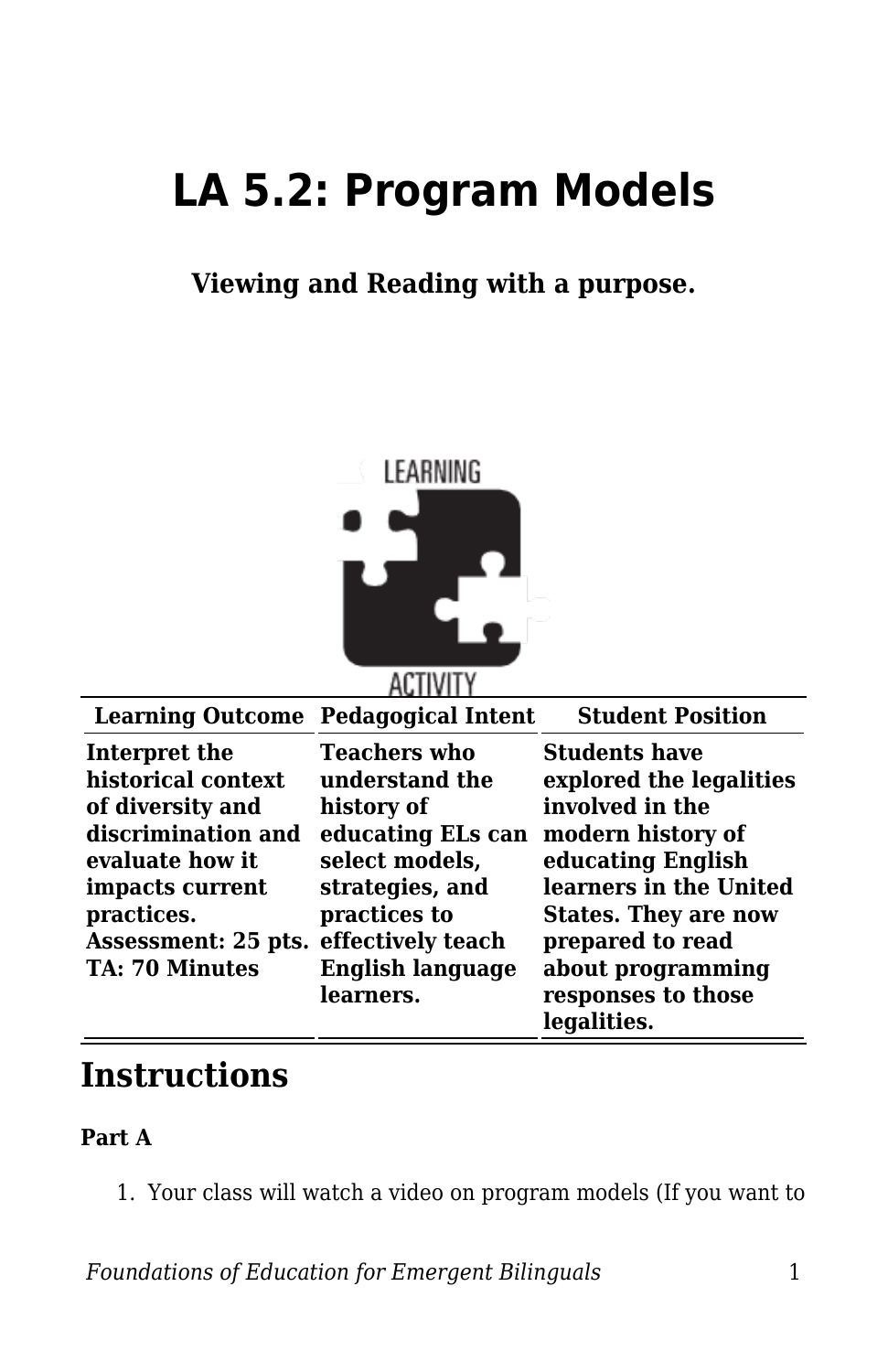watch it on your own later, follow this [link](https://byu.box.com/s/m2o2945drpnjx8n022w5gyd5jsvflgj6) and although you are in session 5 it is actually found in Session 6, so scroll down to session 6 in the left column and then move to the right column and click on 6.1 Program Models).

2. For class, you can take notes on the AVG 5.1/6.1 which is linked [here.](https://byu.box.com/s/m2o2945drpnjx8n022w5gyd5jsvflgj6)

## **Part B**

- 1. In your working groups, read all seven of the program model summaries that follow the instructions.
- 2. For the next part of the work you will need to use the [analysis](https://byu.box.com/s/yh6y84nmfwzhzszrq8bcxsl1x3vmq1zo) [sheet](https://byu.box.com/s/yh6y84nmfwzhzszrq8bcxsl1x3vmq1zo) so click on the link. For each program complete the "Important Points About the Model" row.
- 3. Divide the next four rows among the members of your group. Each person will fill out the corresponding row of the pro- gram analysis chart, responding to the prompts in each row. For the second row, refer to the [summary of SLA facts](https://byu.box.com/s/tmbkssuh1p0blisbm0skrxec3euwd5nw) and the [WIDA](https://byu.box.com/s/29qh3kms1q4o00e66cnf29gp4ml7fy70) [Standards for ELs.](https://byu.box.com/s/29qh3kms1q4o00e66cnf29gp4ml7fy70) For the third and fourth rows, use the program information from the book and your homework 5.1 about enrollment and classification. The last row will be assigned as homework from this session. It need not be completed until the next session.
- 4. Go through the program chart as a group, adding in the missing information from each row.
- 5. Participate in the class discussion about these programs when you have finished.

# **Program Model Descriptions**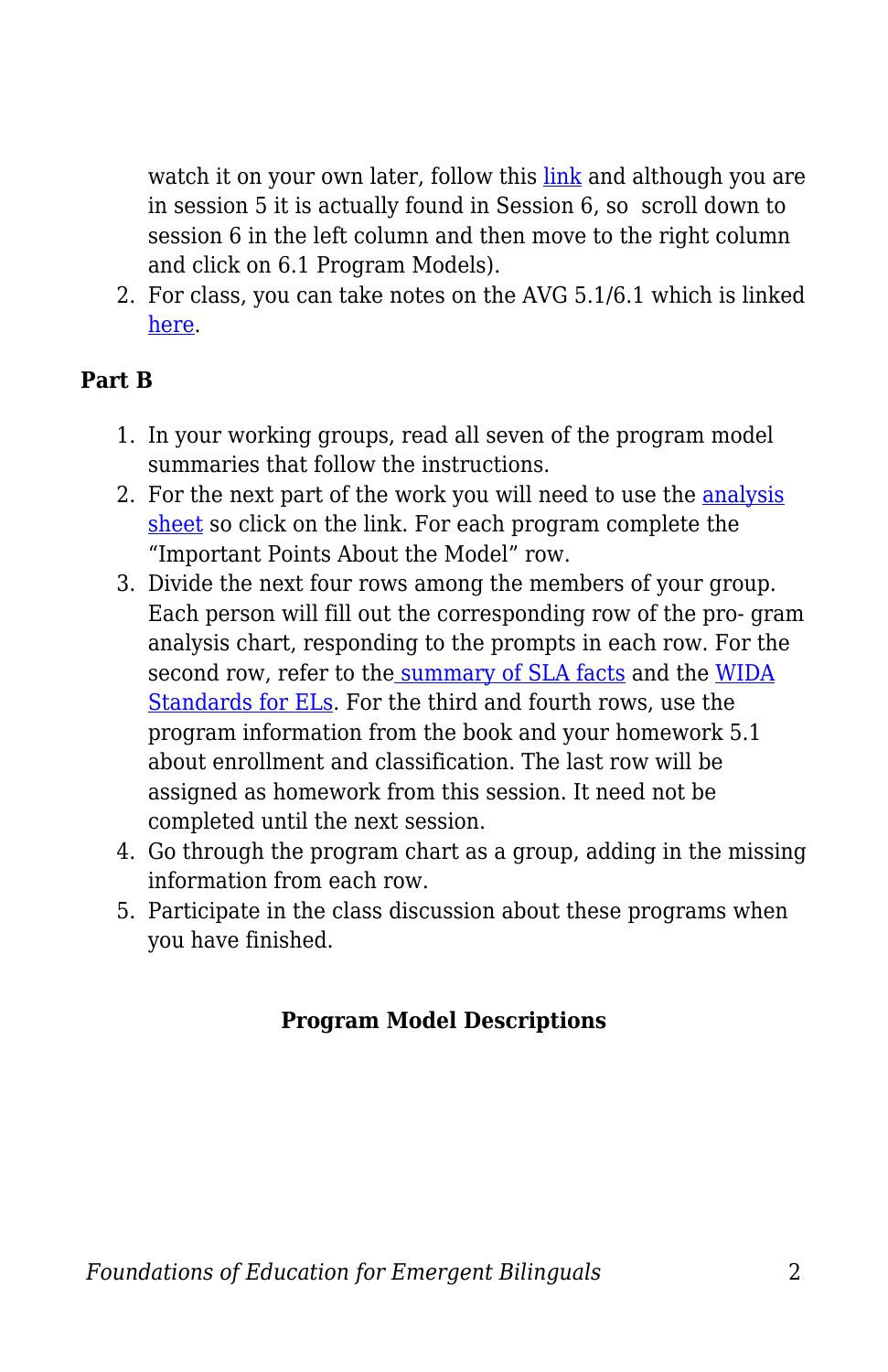#### **Two-Way Bilingual Program Model**

| <b>Description</b>                                                                                                                | In the United States, this fairly new program design is also called<br>Developmental Bilingual Education. In these programs, language<br>minority students work together academically and socially with<br>language majority students (i.e. native English speakers). Both groups<br>learn language and academic content through two languages.                        |
|-----------------------------------------------------------------------------------------------------------------------------------|------------------------------------------------------------------------------------------------------------------------------------------------------------------------------------------------------------------------------------------------------------------------------------------------------------------------------------------------------------------------|
| <b>Student Population</b><br>Relationship to School Exposure to<br><b>English Speakers</b>                                        | Ideally, there is a balance of Native English speakers and speakers of<br>the minority language. Both groups have extensive, on-going daily<br>interaction with native speakers of the language they are learning,<br>serving as linguistic role models for each other. Both acquire a new<br>language and develop their native language.                              |
| <b>Teacher Population</b>                                                                                                         | A single teacher proficient in both languages or two teachers, one of<br>whom is bilingual, teach the students. They monitor the balance of<br>language use across the two languages and make certain that students<br>from both groups have similar classroom experiences.                                                                                            |
| <b>Resources</b><br><b>Instructional Costs</b>                                                                                    | These programs require at least one bilingual teacher. They also<br>require materials in both languages. This is the least expensive model<br>because the curriculum delivered is mainstream curriculum.                                                                                                                                                               |
| <b>Program Length</b>                                                                                                             | These programs extend through elementary (6 yrs.) and sometimes<br>through high school (12 yrs.)                                                                                                                                                                                                                                                                       |
| <b>Linguistic Emphasis</b><br>$(L1 = primary language, L2 = English)$<br>Theories of Language Learning Native<br>Language Support | Based on the concepts of transfer and additive bilingualism, this<br>program develops higher order thinking and reasoning. Additive<br>bilingualism positively affects concept formation, creativity, ana-logic<br>reasoning, visual spatial skills, and problem solving at no cost to the<br>development of L1. The ultimate goal is full literacy in both L1 and L2. |
| <b>Academic Emphasis</b><br>Content and Language                                                                                  | Teachers used content to teach language and language to teach<br>content.                                                                                                                                                                                                                                                                                              |
| <b>Sociocultural Emphasis</b><br>$C1 = 1$ st Culture $C2 = 2$ nd Culture                                                          | Since both languages are actively cultivated throughout the duration of<br>this program, it represents a pluralistic view of language and culture.                                                                                                                                                                                                                     |
| <b>Cognitive Emphasis</b>                                                                                                         | The basic concepts of this program, transfer and additive bilingualism,<br>strongly support cognitive development.                                                                                                                                                                                                                                                     |
| % of Achievement Gap Closed by<br><b>End of Schooling</b><br>(based on data-analytic research)                                    | Students graduating from this program score about the 50th percentile<br>on national standardized tests, which means that 100% of the<br>achievement gap is closed by the end of their schooling.                                                                                                                                                                      |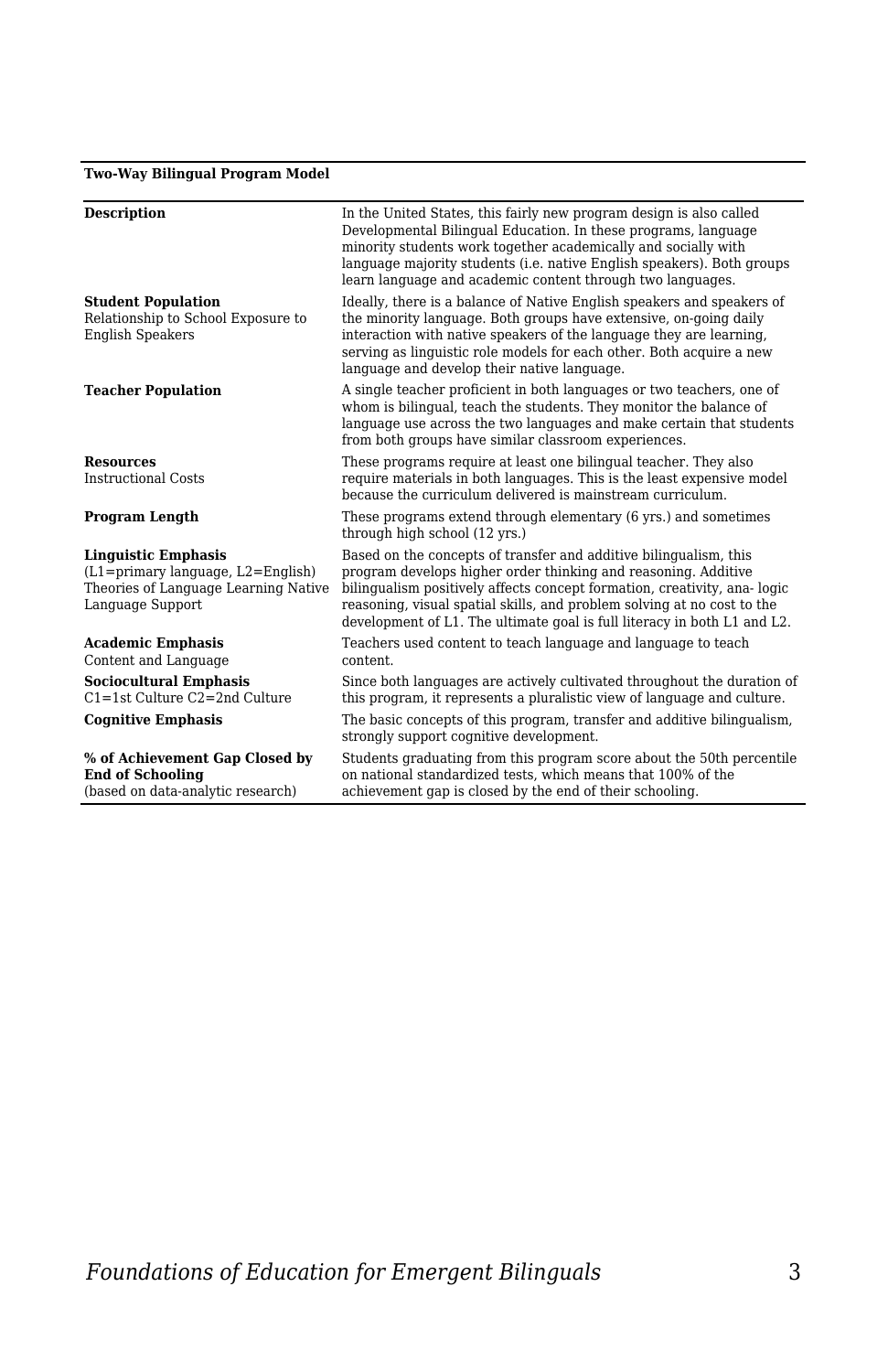#### **Transitional Bilingual Education Model**

| <b>Description</b>                                                                                                              | For a program to be accurately labeled a bilingual program, it must (1)<br>use students' primary<br>language (usually the language used in the home), (2) teach content<br>area subjects through both the primary and target languages, and (3)<br>teach the target language (in the United States that is English).                                                                                                             |
|---------------------------------------------------------------------------------------------------------------------------------|----------------------------------------------------------------------------------------------------------------------------------------------------------------------------------------------------------------------------------------------------------------------------------------------------------------------------------------------------------------------------------------------------------------------------------|
| <b>Student Population</b><br>Relationship to School Exposure to<br><b>English Speakers</b>                                      | The students speak the same primary language—usually a language<br>other than English. They may be immigrant or indigenous minorities.<br>Since these programs provide instruction in English in<br>addition to the students' home language, about half of the instruction<br>is in English. Models for English include their teachers, other students<br>learning English with them, and interaction in the school.             |
| <b>Teacher Population</b>                                                                                                       | The teacher in this program must be proficient in both languages.                                                                                                                                                                                                                                                                                                                                                                |
| <b>Resources</b><br><b>Instructional Costs</b>                                                                                  | These programs require a bilingual teacher and materials in both<br>languages. It is one of the less expensive models because the<br>curriculum delivered is mainstream curriculum with additional<br>materials. It works best in districts which have substantial numbers of<br>language minority students speaking the same language at the same<br>grade level.                                                               |
| <b>Program Length</b>                                                                                                           | Early exit programs transition students to English-only instruction after<br>initial literacy is developed in the home language. Late exit programs<br>last through elementary with instruction in L1 and L2.                                                                                                                                                                                                                    |
| <b>Linguistic Emphasis</b><br>$(L1=primary \ language, L2=English)$<br>Theories of Language Learning Native<br>Language Support | This program is based on the principle of transfer (cognitive/academic<br>or literacy-related skills transfer across languages and L1 development<br>supports L2). Content area instruction may be pro-vided almost<br>exclusively in L1 with gradual increase in the use of English as the<br>medium. In Late exit, students receive 40% of the content in L1 even<br>after they are reclassified as fluent English proficient. |
| <b>Academic Emphasis</b><br>Content and Language                                                                                | Teachers use content to teach language and language to teach content.                                                                                                                                                                                                                                                                                                                                                            |
| <b>Sociocultural Emphasis</b><br>$C1 = 1$ st Culture $C2 = 2$ nd Culture                                                        | Based on a pluralistic view of language and culture; however, programs<br>may undercut C1 if L1 is not valued and maintained.                                                                                                                                                                                                                                                                                                    |
| <b>Cognitive Emphasis</b>                                                                                                       | The basic concept of this program (transfer) supports cognitive<br>development, particularly the development of higher order thinking<br>skills.                                                                                                                                                                                                                                                                                 |
| % of Achievement Gap Closed by<br><b>End of Schooling</b><br>(based on data-analytic research)                                  | More than 50% of the language gap is closed. The final average scores<br>will be between the 32nd to above the 50th percentile                                                                                                                                                                                                                                                                                                   |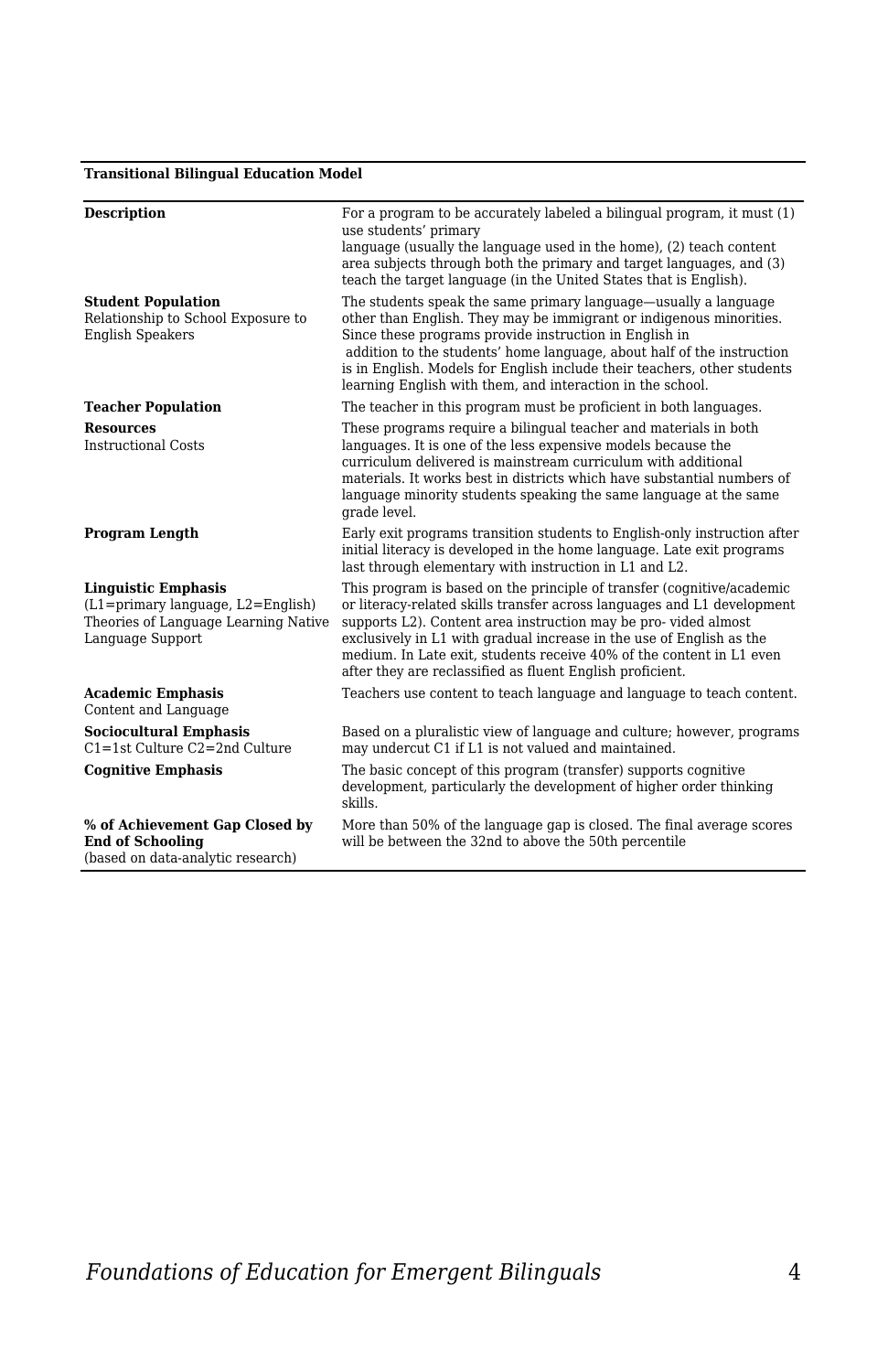#### **Structured Immersion**

| In these programs, the target language is used for most instruction and<br>there is no explicit ESL instruction. Essential features are linguistically<br>homogeneous classes, bilingual teachers, content area instruction in                                                                                                                                                                                         |
|------------------------------------------------------------------------------------------------------------------------------------------------------------------------------------------------------------------------------------------------------------------------------------------------------------------------------------------------------------------------------------------------------------------------|
| L2, with L2 acquired through authentic and meaningful interaction.                                                                                                                                                                                                                                                                                                                                                     |
| Students are from the same homogeneous L1 background. In the U.S.,<br>students are usually from immigrant and non-middle class families<br>without full development of L1. (In Canada, they come from middle<br>class backgrounds—findings across the countries cannot be compared.)<br>Teachers and the non-native speakers in the program provide models of<br>L2 use. Sometimes L1 is not allowed in the classroom. |
| The teacher is bilingual (or at least has receptive skills in L1 of<br>students) and has a bilingual or ESL teaching credential. Teachers<br>understand and value the students' L1, but teach and respond to<br>students in L2. Content must be made concrete. (Sometimes teachers<br>structure these programs more like sheltered English programs.)                                                                  |
| These programs require at least one bilingual teacher credentialed in<br>ESL. They may require simplified subject matter.                                                                                                                                                                                                                                                                                              |
| These programs usually last through elementary school.                                                                                                                                                                                                                                                                                                                                                                 |
| These programs are based on the theory that the process of acquiring<br>L1 and L2 are similar and language is learned when used for authentic<br>purposes. Initial learning need not occur in L1 as long as L2 is<br>comprehensible. Teachers understand and accept the students' L1 but<br>teach in and respond in the target language.                                                                               |
| Teachers use content to teach language and language to teach content.                                                                                                                                                                                                                                                                                                                                                  |
| In theory, this program model adheres to a pluralistic concept of<br>language and culture. Since L2 is the language of instruction and the<br>use of L1 is discouraged, students may perceive their own language as                                                                                                                                                                                                    |
| Students learn academic content and social language in L2.                                                                                                                                                                                                                                                                                                                                                             |
| In the United States, the program often results in negative academic<br>and self-esteem progress. In fact, students may be 2 to 3 grade levels<br>below their peers in academic performance in partial immersion                                                                                                                                                                                                       |
| programs.                                                                                                                                                                                                                                                                                                                                                                                                              |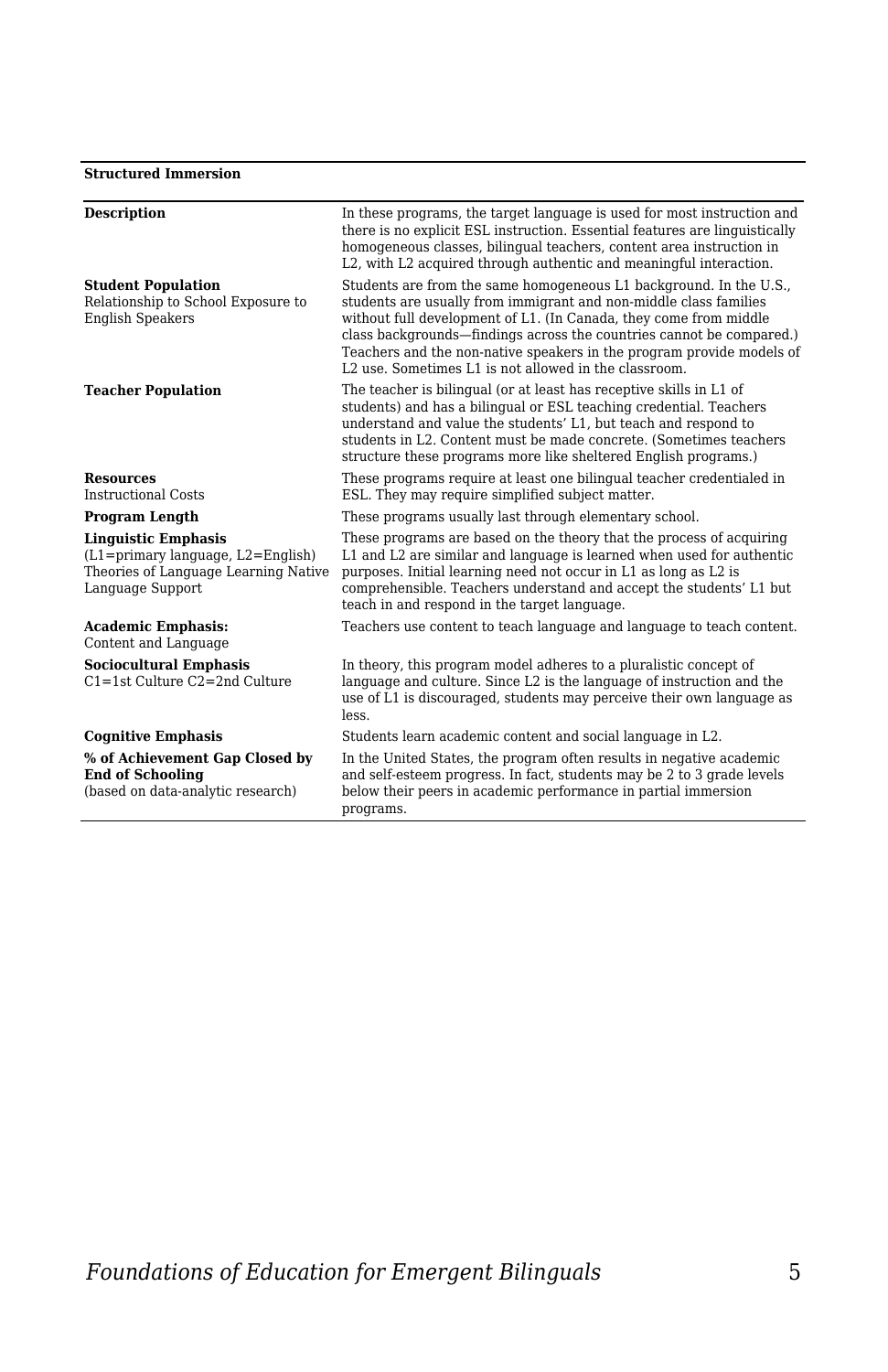#### **Utah Model Bilingual Education**

| e am nouer Bunguar Luaeacon                                                                                                          |                                                                                                                                                                                                                                                                                                                                                                                                                                                                                                                                                                                                                                                                                                                                                                                                                                                                                                                                                                  |
|--------------------------------------------------------------------------------------------------------------------------------------|------------------------------------------------------------------------------------------------------------------------------------------------------------------------------------------------------------------------------------------------------------------------------------------------------------------------------------------------------------------------------------------------------------------------------------------------------------------------------------------------------------------------------------------------------------------------------------------------------------------------------------------------------------------------------------------------------------------------------------------------------------------------------------------------------------------------------------------------------------------------------------------------------------------------------------------------------------------|
| <b>Description</b>                                                                                                                   | In the United States, this fairly new program design is also called                                                                                                                                                                                                                                                                                                                                                                                                                                                                                                                                                                                                                                                                                                                                                                                                                                                                                              |
| <b>Student Population</b><br>Relationship to School Exposure to<br><b>English Speakers</b>                                           | Ideally, there would be a balance of Native English speakers and<br>speakers of the minority language. This is different from Two-Way<br>Bilingual models elsewhere and this is why it is called DLI or Dual<br>Language Immersion. With the programs other than Portuguese and<br>Spanish, there is usually a very limited number of speakers of the<br>language partnered with English. Spanish and Portuguese programs<br>are more likely to be able to provide a closer balance of participant<br>language skills where both groups thus on-going daily interaction with<br>native speakers of the language they are learning, serving as linguistic<br>role models for each other. Both acquire a new language and develop<br>their native language. The insistent that teachers of the paired<br>language and the teacher of English do not allow students to see they<br>have proficiency in both language becomes an important feature of the<br>program |
| <b>Teacher Population</b>                                                                                                            | The program enlists two teachers each is proficient in at least one of<br>the languages (Spanish, Chinese, Portuguese, French). However,<br>usually at least the teacher responsible for the language other than<br>English also speaks English. One of the features of the model is that<br>teachers seek to never allow students to see them interacting or<br>speaking in the language they are not responsible for teaching. The<br>student population is divided in half and they spend half of each day<br>with each teacher learning the assigned content in the language spoken<br>by the teacher.                                                                                                                                                                                                                                                                                                                                                       |
| <b>Resources</b><br><b>Instructional Costs</b>                                                                                       | These programs require two teachers: one for each language (usually<br>the teacher in the language other than English has some level of<br>bilingualism). They require materials in both languages—but the<br>curriculum is split between the teachers (However because of some<br>difficulties with this programs often need materials in both languages<br>so that teachers can support English speakers in learning the content<br>they are not assigned to teach.}                                                                                                                                                                                                                                                                                                                                                                                                                                                                                           |
| Program Length                                                                                                                       | These programs extend through elementary (6 yrs.) and sometimes<br>through high school (12 yrs.)                                                                                                                                                                                                                                                                                                                                                                                                                                                                                                                                                                                                                                                                                                                                                                                                                                                                 |
| <b>Linguistic Emphasis</b><br>$(L1 = primary \t language, L2 = English)$<br>Theories of Language Learning Native<br>Language Support | Based on the concepts of transfer and additive bilingualism, this<br>program develops higher order thinking and reasoning. Additive<br>bilingualism positively affects concept formation, creativity, ana-logic<br>reasoning, visual spatial skills, and problem solving at no cost to the<br>development of L1. The ultimate goal is full literacy in both L1 and L2.                                                                                                                                                                                                                                                                                                                                                                                                                                                                                                                                                                                           |
| <b>Academic Emphasis</b><br>Content and Language                                                                                     | Teachers used content to teach language and language to teach<br>content. The curriculum is divided. In the early grades (1-3) the<br>teachers on the English side have a disproportionate responsibility to<br>teach all content. (see this link for curriculum division<br>https://equitypress.org/-WKNW.)                                                                                                                                                                                                                                                                                                                                                                                                                                                                                                                                                                                                                                                     |
| .Sociocultural Emphasis<br>C1=1st Culture C2=2nd Culture                                                                             | Since both languages are actively cultivated throughout the duration of<br>this program, it represents a pluralistic view of language and culture.                                                                                                                                                                                                                                                                                                                                                                                                                                                                                                                                                                                                                                                                                                                                                                                                               |
| <b>Cognitive Emphasis</b>                                                                                                            | The basic concepts of this program, transfer and additive bilingualism,<br>strongly support cognitive development.                                                                                                                                                                                                                                                                                                                                                                                                                                                                                                                                                                                                                                                                                                                                                                                                                                               |
| % of Achievement Gap Closed by<br><b>End of Schooling</b><br>(based on data-analytic research)                                       | Since this program is based on the research guiding Two-Way models,<br>the belief is that students graduating from this program will score<br>about the 50th percentile on national standardized tests, which means<br>that 100% of the achievement gap is closed by the end of their<br>schooling. Students moving through the program are able to participate<br>in high school advanced placement programs. The claims for the<br>efficacy for the Utah Program Model can be found here<br>(https://equitypress.org/-qGd)                                                                                                                                                                                                                                                                                                                                                                                                                                     |

*Foundations of Education for Emergent Bilinguals* 6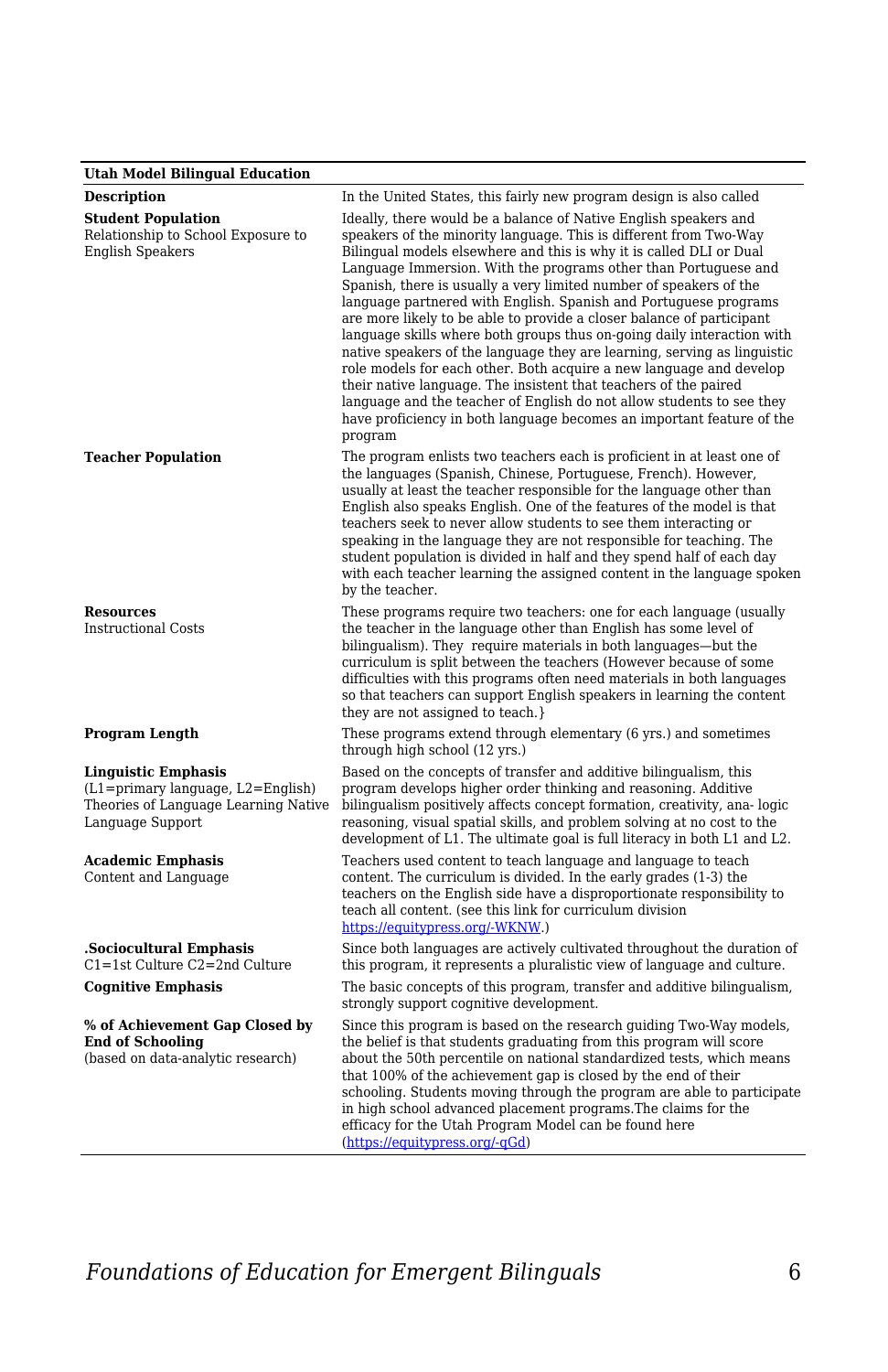#### **ESL Pullout**

| <b>Description</b>                                                                                                                | These programs are specifically designed for LEP students. They may<br>also be called Content-Based ESOL or Specially Designed Academic<br>Instruction in English (SDAIE). The medium of instruction is English<br>with the level of instruction adapted to language proficiency of<br>students.                                                                                                                                             |
|-----------------------------------------------------------------------------------------------------------------------------------|----------------------------------------------------------------------------------------------------------------------------------------------------------------------------------------------------------------------------------------------------------------------------------------------------------------------------------------------------------------------------------------------------------------------------------------------|
| <b>Student Population</b><br>Relationship to School Exposure to<br><b>English Speakers</b>                                        | Students may come from a variety of L1 backgrounds. They usually<br>spend some portion of the day with native English speakers, but at the<br>secondary level this may depend on how much of their content is<br>presented in "sheltered" courses.                                                                                                                                                                                           |
| <b>Teacher Population</b>                                                                                                         | Teachers are not necessarily bilingual, usually not educated in the<br>subject matter, but are ESL specialists. In some cases courses are team<br>taught with ESL specialists and content teachers (not usually).<br>Teachers teach courses taught in the general curriculum adapted to<br>student language skills. Teachers use gestures, visual aids and<br>simplified language.                                                           |
| <b>Resources</b><br><b>Instructional Costs</b>                                                                                    | These programs require at least one ESL specialist. They require<br>special materials, because the curriculum is simplified, and they<br>require space.                                                                                                                                                                                                                                                                                      |
| <b>Program Length</b>                                                                                                             | Students are in these programs for only one or two years; but spend<br>from one hour to an entire day in sheltered instruction.                                                                                                                                                                                                                                                                                                              |
| <b>Linguistic Emphasis</b><br>$(L1 = primary language, L2 = English)$<br>Theories of Language Learning Native<br>Language Support | These programs are based on Krashen's acquisition-learning hypothesis<br>and comprehensible input hypothesis. L2 acquisition is enhanced when<br>content is the medium for learning language. Building on former<br>content knowledge, teachers develop language and new understandings<br>in content. L1 is used ironically to support L2 learning—past content<br>knowledge in L1 will become L2 learning. But L1 is not itself supported. |
| <b>Academic Emphasis:</b><br>Content and Language                                                                                 | Teachers use content to teach language and language to teach content,<br>but the focus is strictly on academic language acquisition in L2.                                                                                                                                                                                                                                                                                                   |
| <b>Sociocultural Emphasis</b><br>$C1 = 1$ st Culture $C2 = 2$ nd Culture                                                          | Since both languages are actively cultivated throughout the duration of<br>this program, it represents a pluralistic view of language and culture.                                                                                                                                                                                                                                                                                           |
| <b>Cognitive Emphasis</b>                                                                                                         | This program implies a cognitive emphasis. Whether that is realized is<br>context dependent: the skill of the teacher to exploit the language and<br>the academic content for L2 development and the academic skill of the<br>students in L1 are major intervening variables.                                                                                                                                                                |
| % of Achievement Gap Closed by<br><b>End of Schooling</b><br>(based on data-analytic research)                                    | The strongest programs still close less than 50% of the achievement<br>gap, while weak programs will close none.                                                                                                                                                                                                                                                                                                                             |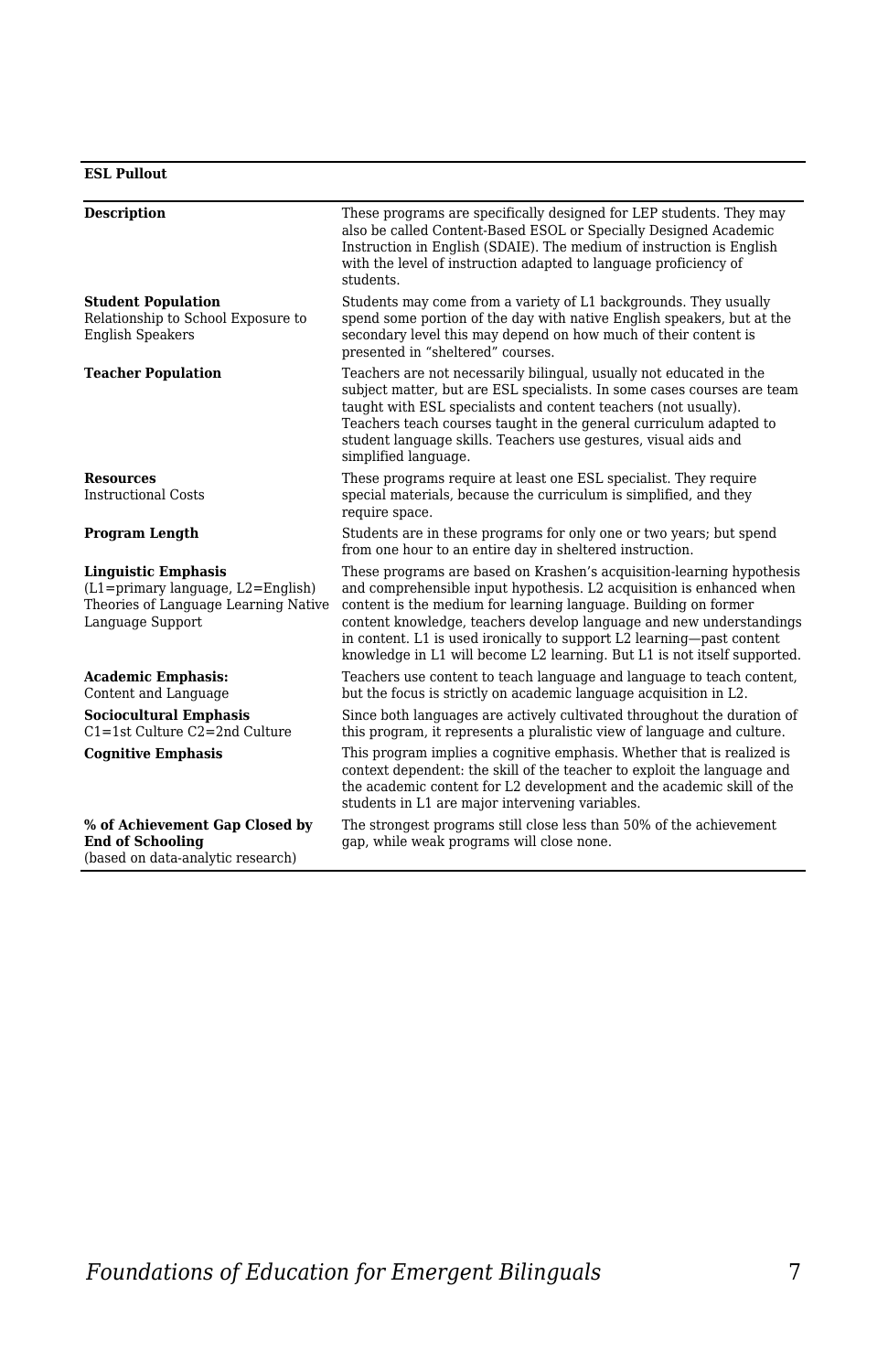| <b>Sheltered English</b>                                                                    |                                                                                                                                                                                                                                                                                                                                                                                                                                                                               |
|---------------------------------------------------------------------------------------------|-------------------------------------------------------------------------------------------------------------------------------------------------------------------------------------------------------------------------------------------------------------------------------------------------------------------------------------------------------------------------------------------------------------------------------------------------------------------------------|
| <b>Description</b>                                                                          | These programs are specifically designed for LEP students. They may also<br>be called Content-Based ESOL or Specially Designed Academic Instruction<br>in English (SDAIE). The medium of instruction is English with the level of<br>instruction adapted to language proficiency of students.                                                                                                                                                                                 |
| <b>Student Population</b><br>Relationship to School Exposure to<br><b>English Speakers</b>  | Students may come from a variety of L1 backgrounds. They usually spend<br>some portion of the day with native English speakers, but at the secondary<br>level this may depend on how much of their content is presented in<br>"sheltered" courses.                                                                                                                                                                                                                            |
| <b>Teacher Population</b>                                                                   | Teachers are not necessarily bilingual, usually not educated in the subject<br>matter, but are ESL specialists. In some cases courses are team taught with<br>ESL specialists and content teachers (not usually). Teachers teach courses<br>taught in the general curriculum adapted to student language skills.<br>Teachers use gestures, visual aids and simplified language.                                                                                               |
| <b>Resources</b><br><b>Instructional Costs</b>                                              | These programs require at least one ESL specialist. They require special<br>materials, because the curriculum is simplified, and they require space.                                                                                                                                                                                                                                                                                                                          |
| Program Length                                                                              | Students are in these programs for only one or two years; but spend from<br>one hour to an entire day in sheltered instruction.                                                                                                                                                                                                                                                                                                                                               |
| <b>Linguistic Emphasis</b><br>$(L1 = primary language,$<br>L2=English) Theories of Language | These programs are based on Krashen's acquisition-learning hypothesis and<br>comprehensible input hypothesis. L2 acquisition is enhanced when content<br>is the medium for learning language. Building on former content<br>Learning Native Language Support knowledge, teachers develop language and new understandings in content.<br>L1 is used ironically to support L2 learning—past content knowledge in L1<br>will become L2 learning. But L1 is not itself supported. |
| <b>Academic Emphasis:</b><br>Content and Language                                           | Teachers use content to teach language and language to teach content, but<br>the focus is strictly on academic language acquisition in L2.                                                                                                                                                                                                                                                                                                                                    |
| <b>Sociocultural Emphasis</b><br>$C1 = 1$ st Culture $C2 = 2$ nd Culture                    | Since both languages are actively cultivated throughout the duration of this<br>program, it represents a pluralistic view of language and culture.                                                                                                                                                                                                                                                                                                                            |
| <b>Cognitive Emphasis</b>                                                                   | This program implies a cognitive emphasis. Whether that is realized is<br>context dependent: the skill of the teacher to exploit the language and the<br>academic content for L2 development and the academic skill of the students<br>in L1 are major intervening variables.                                                                                                                                                                                                 |
| <b>End of Schooling</b><br>(based on data-analytic research)                                | % of Achievement Gap Closed by The strongest programs still close less than 50% of the achievement gap,<br>while weak programs will close none.                                                                                                                                                                                                                                                                                                                               |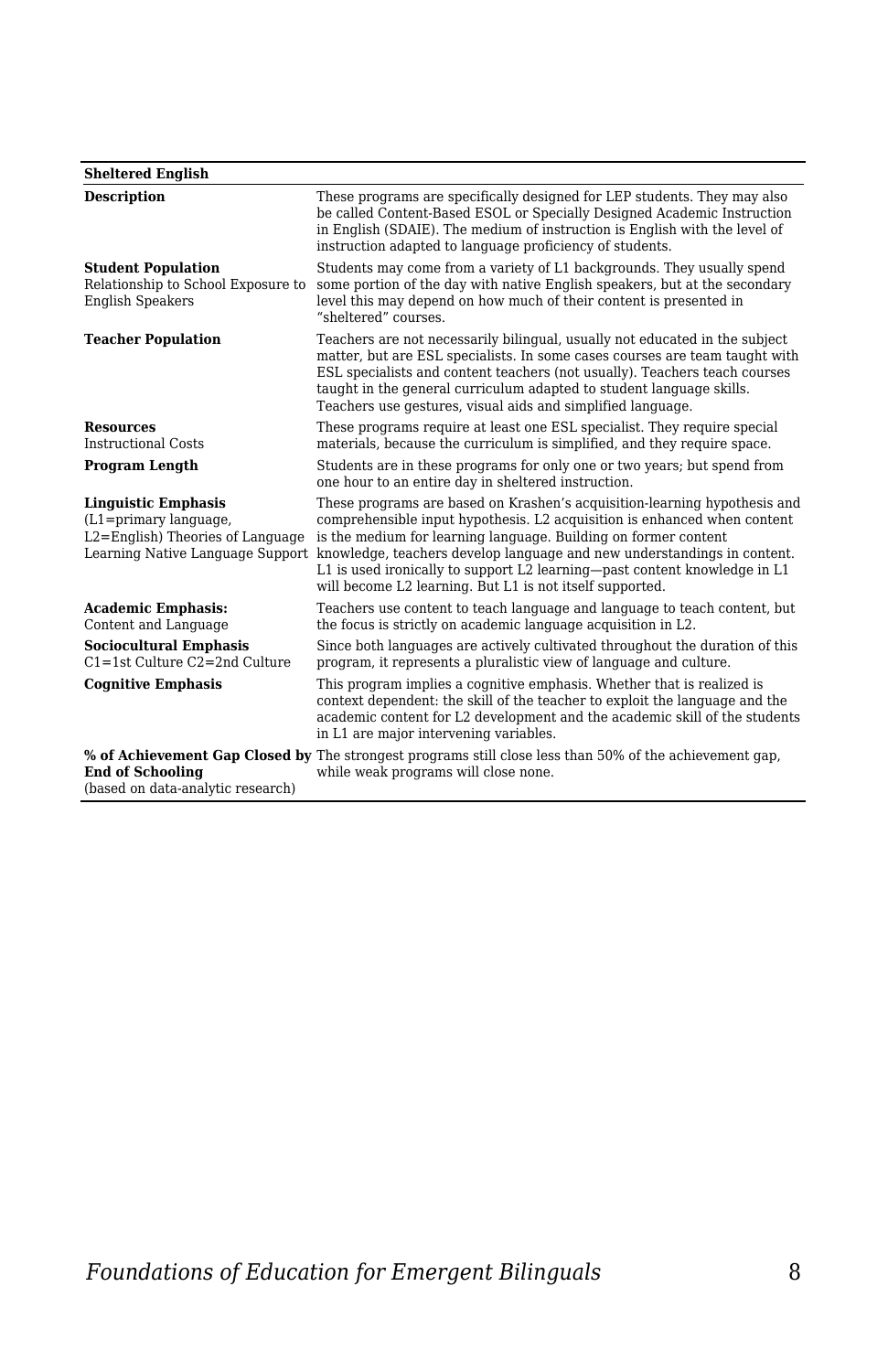#### **Submersion Description** In the United States, this fairly new program design is also called Developmental Bilingual Educa- tion. In these programs, language minority students work together academically and socially with language majority students (i.e. native English speakers). Both groups learn language and academic content through two languages. **Student Population** Relationship to School Exposure to English Speakers Ideally, there is a balance of Native English speakers and speakers of the minority language. Both groups have extensive, on-going daily interaction with native speakers of the language they are learning, serving as linguistic role models for each other. Both acquire a new language and develop their native language. **Teacher Population** A single teacher proficient in both languages or two teachers, one of whom is bilingual, teach the students. They monitor the balance of language use across the two languages and make certain that students from both groups have similar classroom experiences. **Resources** Instructional Costs These programs require at least one bilingual teacher. They also require materials in both languag- es. This is the least expensive model because the curriculum delivered is mainstream curriculum. **Program Length** These programs extend through elementary (6 yrs.) and sometimes through high school (12 yrs.) **Linguistic Emphasis** (L1=primary language, L2=English) Theories of Language Learning Native Language Support Based on the concepts of transfer and additive bilingualism, this program develops higher order thinking and reasoning. Additive bilingualism positively affects concept formation, creativity, ana- logic reasoning, visual spatial skills, and problem solving at no cost to the development of L1. The ultimate goal is full literacy in both L1 and L2. **Academic Emphasis** Content and Language Teachers used content to teach language and language to teach content. **Sociocultural Emphasis** C1=1st Culture C2=2nd Culture Since both languages are actively cultivated throughout the duration of this program, it represents a pluralistic view of language and culture. **Cognitive Emphasis** The basic concepts of this program, transfer and additive bilingualism, strongly support cognitive development. **% of Achievement Gap Closed by End of Schooling** (based on data-analytic research) Students graduating from this program score about the 50th percentile on national standardized tests, which means that 100% of the achievement gap is closed by the end of their schooling.